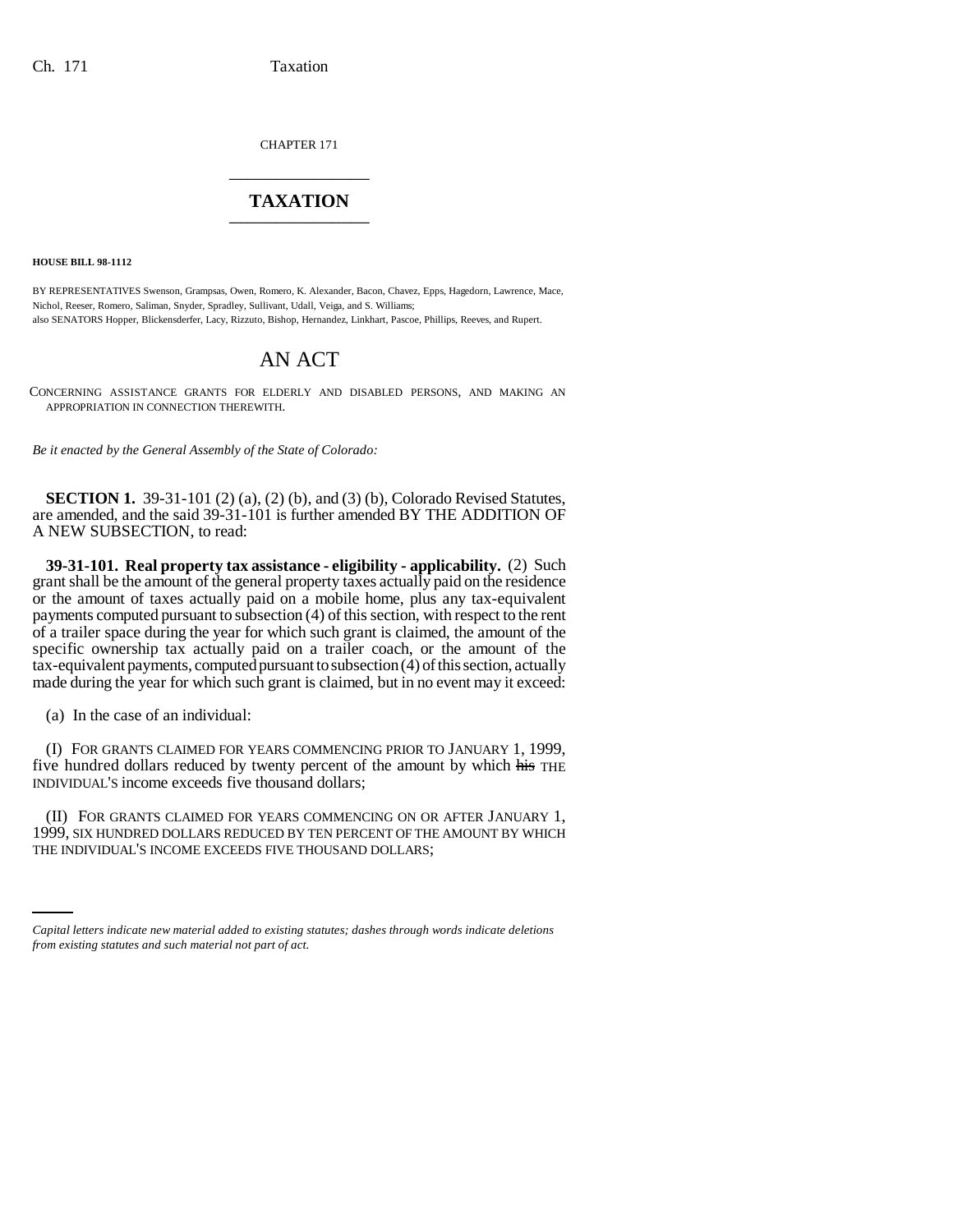(b) In the case of a husband and wife:

(I) FOR GRANTS CLAIMED FOR YEARS COMMENCING PRIOR TO JANUARY 1, 1999, five hundred dollars reduced by twenty percent of their income over eight thousand seven hundred dollars;

(II) FOR GRANTS CLAIMED FOR YEARS COMMENCING ON OR AFTER JANUARY 1, 1999, SIX HUNDRED DOLLARS REDUCED BY TEN PERCENT OF THEIR INCOME OVER EIGHT THOUSAND SEVEN HUNDRED DOLLARS.

(2.5) IN 2000 AND IN EVERY EVEN-NUMBERED YEAR THEREAFTER, THE FINANCE COMMITTEES OF THE SENATE AND THE HOUSE OF REPRESENTATIVES SHALL EXAMINE THE GRANT AMOUNTS AND REDUCTION PERCENTAGES SET FORTH IN SUBSECTION (2) OF THIS SECTION, CONSIDERING THE LEVEL OF THE FEDERAL POVERTY INDEX AND SUCH OTHER INFORMATION AS IS AVAILABLE TO THE COMMITTEES, AND SHALL DETERMINE WHETHER SAID AMOUNTS AND PERCENTAGES SHOULD BE MODIFIED.

(3) Such grant shall be allowed to such persons as described in subsection (1) of this section who meet the following requirements:

(b) Have income from all sources for the taxable year of less than seven thousand five hundred ELEVEN THOUSAND dollars if single or, in the case of a husband and wife, less than eleven thousand two hundred FOURTEEN THOUSAND SEVEN HUNDRED dollars including, but not limited to, for this purpose, alimony, support money, cash public assistance and relief, pension or annuity benefits, federal social security benefits, veterans' benefits (except those specific veterans' benefits that are service-connected disability compensation payments), nontaxable interest, workers' compensation, and unemployment compensation benefits, but not including outright gifts. "Service-connected disability compensation payments" means those payments made for permanent disability, which disability shall be limited to loss of or loss of use of both lower extremities so as to preclude locomotion without the aid of braces, crutches, canes, or a wheelchair; loss of use of both hands; blindness in both eyes, including such blindness with only light perception; or loss of one lower extremity together with residuals or organic disease or injury which so affects the functions of balance or propulsion as to preclude locomotion without the use of a wheelchair.

**SECTION 2.** 39-31-104 (2) (a), (2) (b), and (3) (b), Colorado Revised Statutes, are amended, and the said 39-31-104 is further amended BY THE ADDITION OF A NEW SUBSECTION, to read:

**39-31-104. Heat or fuel expenses assistance - eligibility - applicability.** (2) Such grant shall be as follows:

(a) In the case of an individual:

(I) FOR GRANTS CLAIMED FOR YEARS COMMENCING PRIOR TO JANUARY 1, 1999, one hundred sixty dollars reduced by six and four-tenths percent of the amount by which his THE INDIVIDUAL'S income exceeds five thousand dollars;

(II) FOR GRANTS CLAIMED FOR YEARS COMMENCING ON OR AFTER JANUARY 1, 1999, ONE HUNDRED NINETY-TWO DOLLARS REDUCED BY THREE AND TWO-TENTHS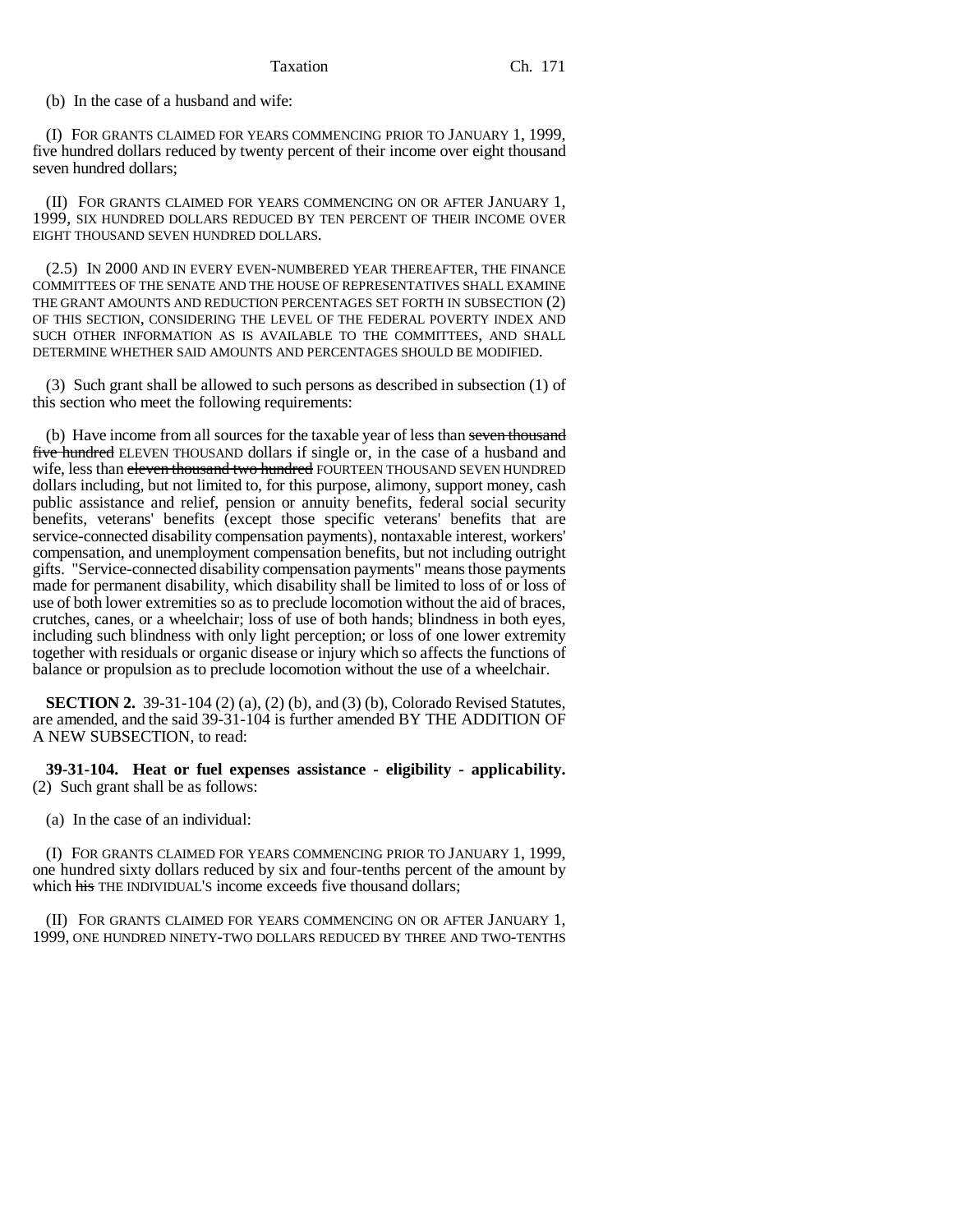PERCENT OF THE AMOUNT BY WHICH THE INDIVIDUAL'S INCOME EXCEEDS FIVE THOUSAND DOLLARS;

(b) In the case of a husband and wife:

(I) FOR GRANTS CLAIMED FOR YEARS COMMENCING PRIOR TO JANUARY 1, 1999, one hundred sixty dollars reduced by six and four-tenths percent of their income over eight thousand seven hundred dollars;

(II) FOR GRANTS CLAIMED FOR YEARS COMMENCING ON OR AFTER JANUARY 1, 1999, ONE HUNDRED NINETY-TWO DOLLARS REDUCED BY THREE AND TWO-TENTHS PERCENT OF THEIR INCOME OVER EIGHT THOUSAND SEVEN HUNDRED DOLLARS.

(2.5) IN 2000 AND IN EVERY EVEN-NUMBERED YEAR THEREAFTER, THE FINANCE COMMITTEES OF THE SENATE AND THE HOUSE OF REPRESENTATIVES SHALL EXAMINE THE GRANT AMOUNTS AND REDUCTION PERCENTAGES SET FORTH IN SUBSECTION (2) OF THIS SECTION, CONSIDERING THE LEVEL OF FEDERAL POVERTY INDEX AND SUCH OTHER INFORMATION AS IS AVAILABLE TO THE COMMITTEES, AND SHALL DETERMINE WHETHER SAID AMOUNTS AND PERCENTAGES SHOULD BE MODIFIED.

(3) Such grant shall be allowed to such persons as described in subsection (1) of this section who meet the following requirements:

(b) Have income from all sources for the taxable year of less than seven thousand five hundred ELEVEN THOUSAND dollars if single or, in the case of a husband and wife, less than eleven thousand two hundred FOURTEEN THOUSAND SEVEN HUNDRED dollars including, but not limited to, for this purpose, alimony, support money, cash public assistance and relief, pension or annuity benefits, federal social security benefits, veterans' benefits (except those specific veterans' benefits that are service-connected disability compensation payments), nontaxable interest, workers' compensation, and unemployment compensation benefits, but not including outright gifts. "Service-connected disability compensation payments", as used in this paragraph (b), means those payments made for permanent disability, which disability shall be limited to loss of or loss of use of both lower extremities so as to preclude locomotion without the aid of braces, crutches, canes, or a wheelchair; loss of use of both hands; blindness in both eyes, including such blindness with only light perception; or loss of one lower extremity together with residuals or organic disease or injury which so affects the functions of balance or propulsion as to preclude locomotion without the use of a wheelchair.

**SECTION 3. Appropriation.** In addition to any other appropriation, there is hereby appropriated, out of any moneys in the general fund not otherwise appropriated, to the department of revenue, for old age heat and fuel and property tax assistance grants, for the fiscal year beginning July 1, 1998, the sum of six million seven hundred thirty-three thousand nine hundred eighty-nine dollars (\$6,733,989), or so much thereof as may be necessary, for the implementation of this act. For purposes of complying with the limitation on state fiscal year spending imposed by article X, section 20, of the state constitution, these moneys are shown here for informational purposes as they are continuously appropriated by a permanent statute or constitutional provision and, therefore, are not subject to the limitation of general fund appropriations as set forth in section 24-75-201.1, Colorado Revised Statutes.